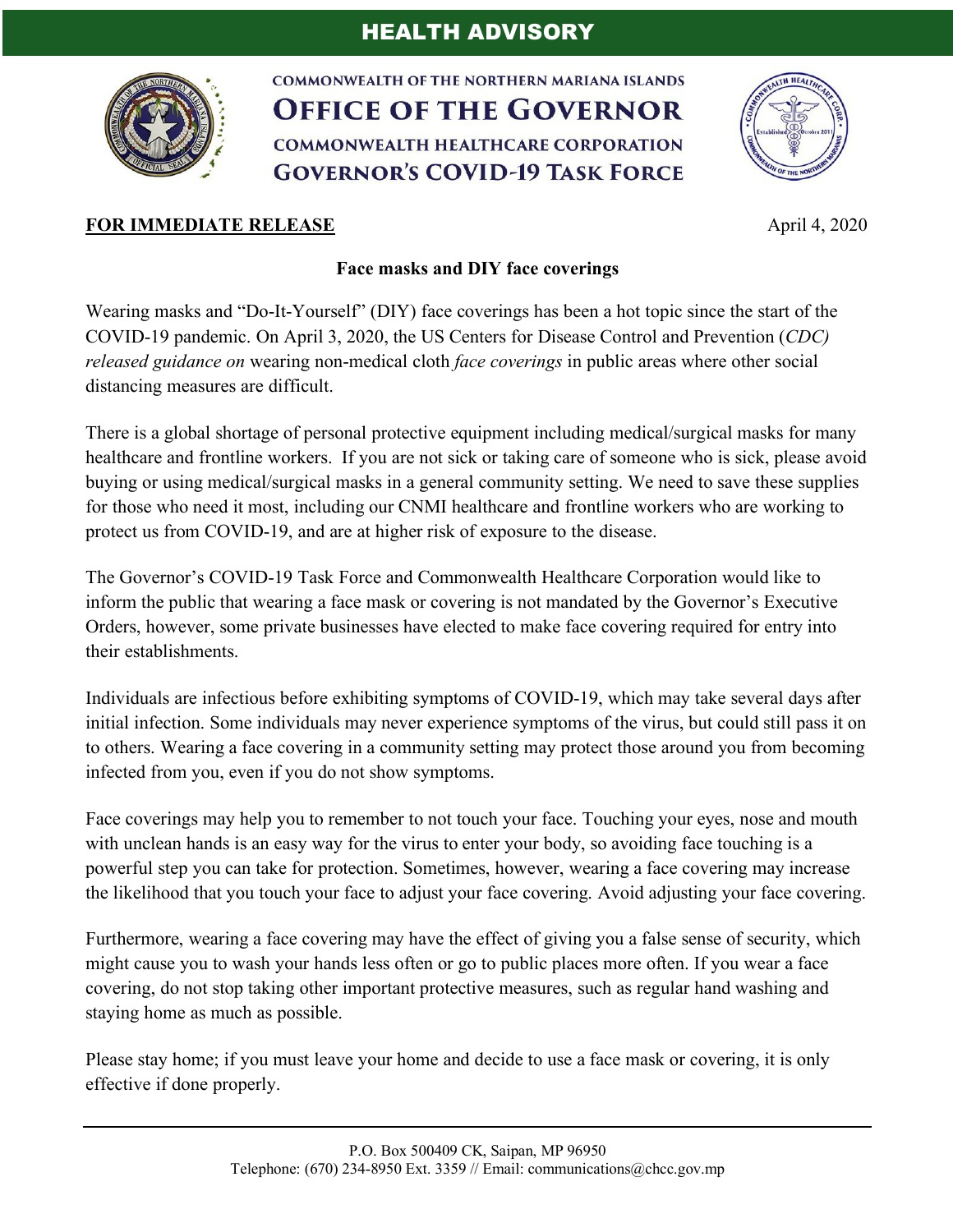How to properly use a DIY face covering:

- Before putting on a face covering, clean hands with alcohol-based hand rub or soap and water for 20 seconds.
- **Avoid touching the mask while using it. If you do, clean your hands with alcohol-based hand rub or soap and water for 20 seconds.**
- To remove the face covering, be careful not to touch your eyes, nose, and mouth when removing the face covering. If possible, remove it from behind (do not touch the front of mask). Clean your hands after removing the face covering with alcohol-based hand rub or soap and water for 20 seconds.
- DIY face coverings should be washed regularly, depending how often you use it. You can wash cloth face coverings in the washing machine.

How to properly use a face mask:

- Before putting on a face covering, clean hands with alcohol-based hand rub or soap and water for 20 seconds.
- Cover your mouth and nose with mask and make sure there are no gaps between your face and the mask.
- **Avoid touching the mask while using it. If you do, clean your hands with alcohol-based hand rub or soap and water for 20 seconds.**
- Single use face masks should not be shared with others
- To remove the face covering, be careful not to touch your eyes, nose, and mouth when removing the face covering. If possible, remove it from behind (do not touch the front of mask). Clean your hands after removing the face covering with alcohol-based hand rub or soap and water for 20 seconds.

## **STAY AT HOME, STOP THE SPREAD**

The Governor's COVID-19 Task Force and CHCC would also like to remind the public that the best way to protect yourself and others from COVID-19 and other illnesses is to practice:

Social distancing, which means avoiding close contact with people in order to avoid catching the virus yourself and to avoid passing it on.

- Stay home as much as possible. Avoid unnecessary travel or public places.
- Avoid social gatherings in groups of more than 10.
- Avoid eating out at restaurants. Use drive-thru, take-out, or delivery options.
- Only a healthy adult from the household should run nsecessary errands, such as getting groceries or picking up medications. Leave children, elderly, and other vulnerable people at home as much as possible. When returning home from an errand, wash your hands before doing anything else.
- Older adults and people with chronic medical conditions are at higher risk of getting very sick from this illness. People at high risk should stay at home as much as possible.